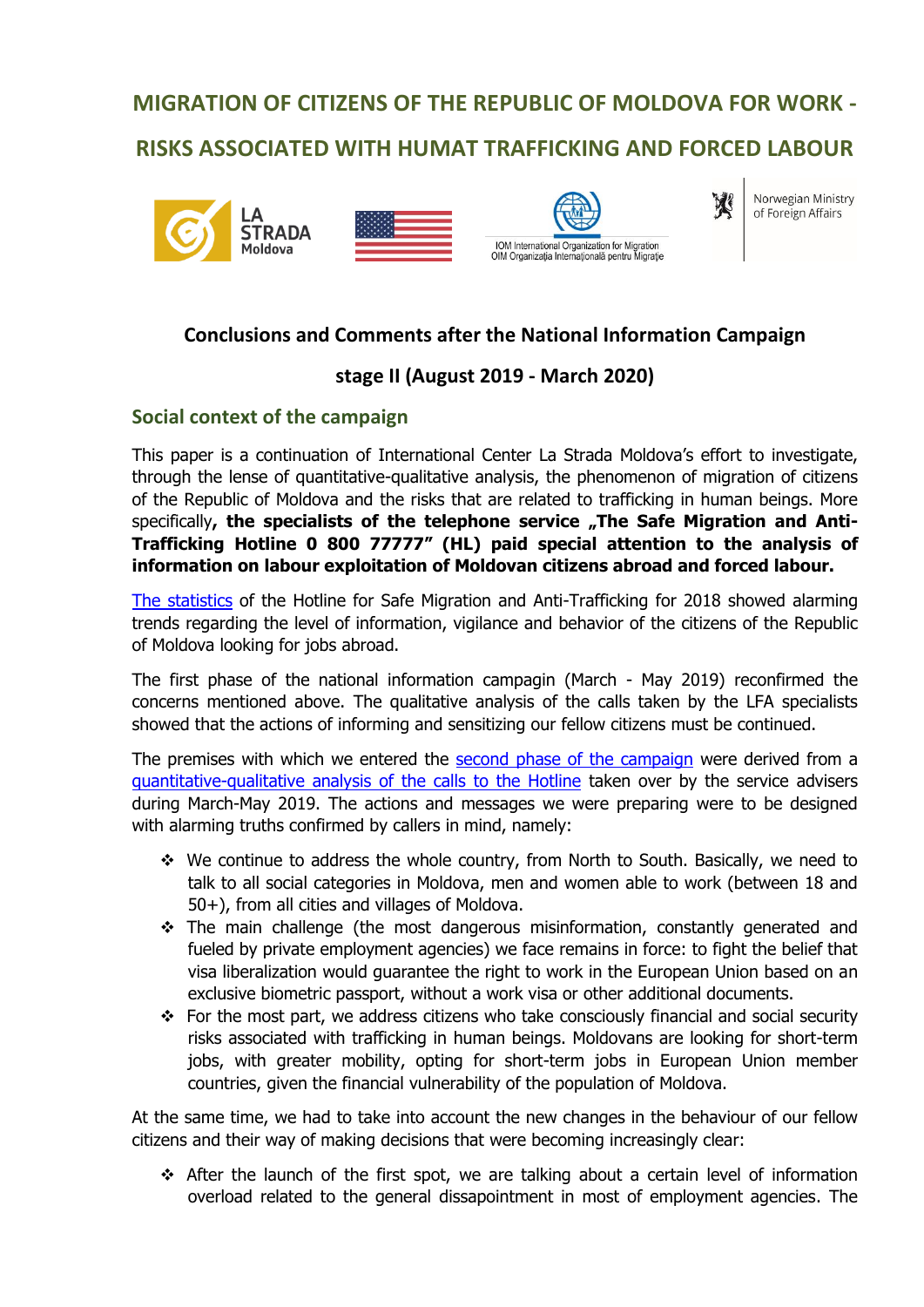aspect to be developed during the upcoming campaigns the is the description of the forms of manipulation used by private agencies.

- $\cdot$  We are going to assume more and more the role of guide for the citizens who are trying to orientate themselves in the online information space in order to be informed about the legal job offers abroad. Thus, for example, after several public calls of La Strada Moldova to state institutions, on November 6 2019, the complete list of legally operating intermediary companies was placed on the official website of the Public Services Agency, specifying the types of license they own, the field and the country in which they have the right to employ our citizens at work. However, callers continued to need guidance from LFA advisers, as the section of the site remained difficult to access.
- $\div$  The second phase of the campaign is to be capitalized including for the collection of qualitative data on the approach of the new SOS call profile. Since March 2019, a new form of SOS calls is becoming more and more clear, the content of which has changed a lot compared to the content of the calls of victims of fraud and labour exploitation registered 5-7 years ago.

#### **Demographic profile of Moldovan migrant workers**

Between 1 August 2019 and 30 March 2020, the LFA registered a total of 1051 calls as to the safe migration of citizens. In the interest of this report, we will divide in the following analysis the calls into these categories listed as follows:

a) *Employment abroad* (516 calls) – from potential migrants about going to work abroad, with or without an work offer

b) *Going abroad for a purpose other than work* (tourism, studies, emigration) – 89 calls

c) Status of the migrant abroad (a difficult situation related to the loss of identity documents, violation of the residence regime, legalization of study diplomas, etc.) – 161 calls

d) Requests for general information on safe migration or trafficking in human beings, proposals for collaboration – 46 calls

e) SOS calls (exploitation of the migrant worker, alleged cases of trafficking, disappearance of persons alleged to be exploited) – 27 calls. These relate to 21 SOS cases registered as a result of the information campaign, of which 6 are suspected trafficking cases, as well as the recovery of 11 victims of sexual exploitation in Greece.

f) Other (requests not related to the direct mandate of the LFA) - 212 calls.

Women remain as before the most loyal category of callers, who call the Hotline for safe and anti-trafficking migration both for themselves and for their family members (husband, children, as potential migrants).

Moldovan citizens of different ages, genders or social status are involved in international labour migration. If until 4-5 years ago, the tendency to emigrate for work was observed especially in the rural areas, whereas during the reference period the number of people living in Chisinau or others cities who intended to go to work abroad increases. This trend speaks about the serious general situation in all economic areas of the Republic of Moldova. The active, ablebodied population migrates en masse. Over 64% are people aged between 27 and 40 years. Every fourth citizen interested in a job abroad is over 41 years old, and young people (18-26) have 10% of this category (see Diagram 1: Who are Moldovan migrant workers).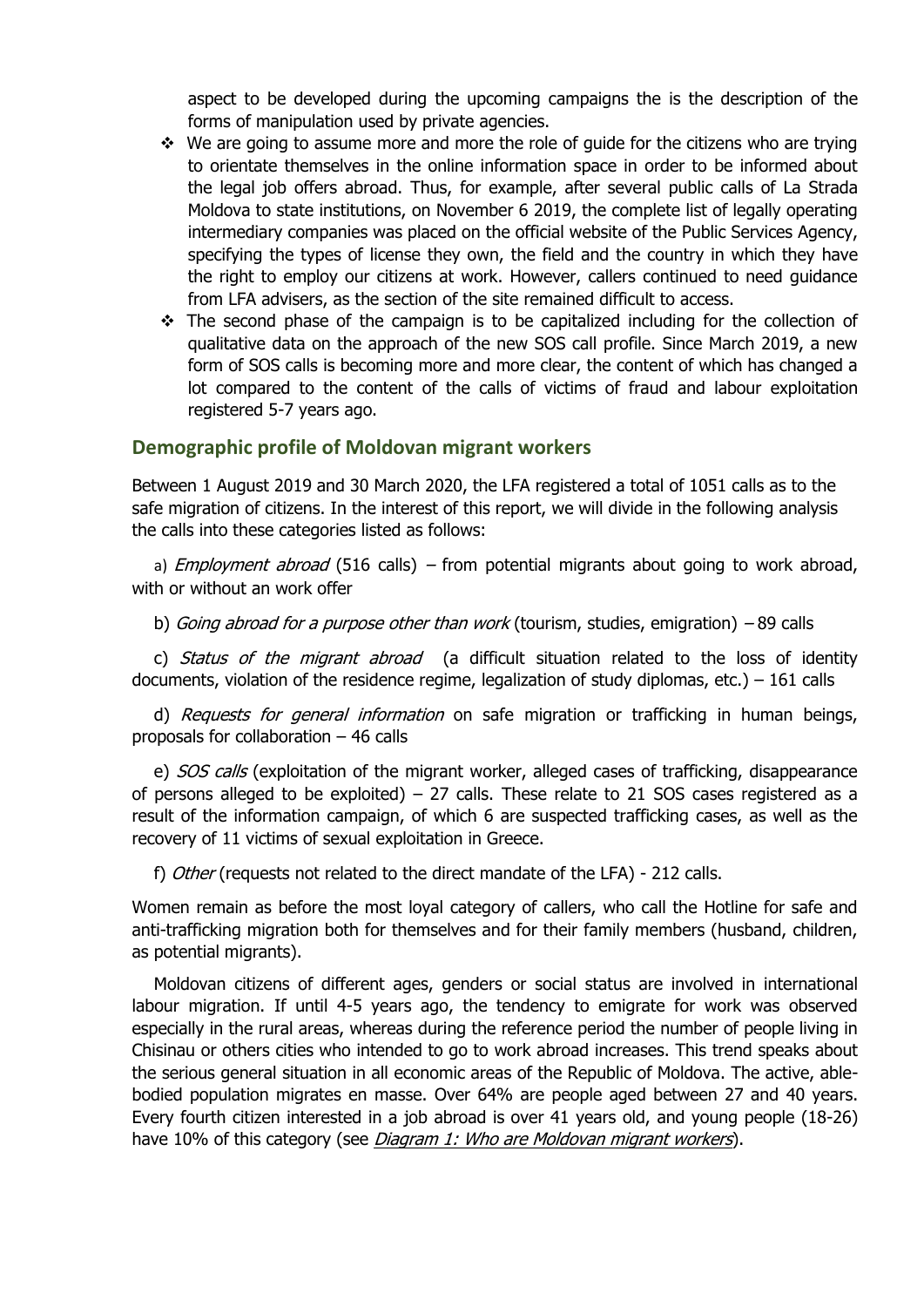

Diagram 1: Who are the Moldovan migrant workers

## **The needs and perspectives of migrant workers**

Over 70% of the calls of the LFA during the reference period refer to the **promotion of a safe migration of citizens**. Most are general counselors on going abroad to work and specific employment counselors abroad, when there is a concrete job offer (see Chart 2).

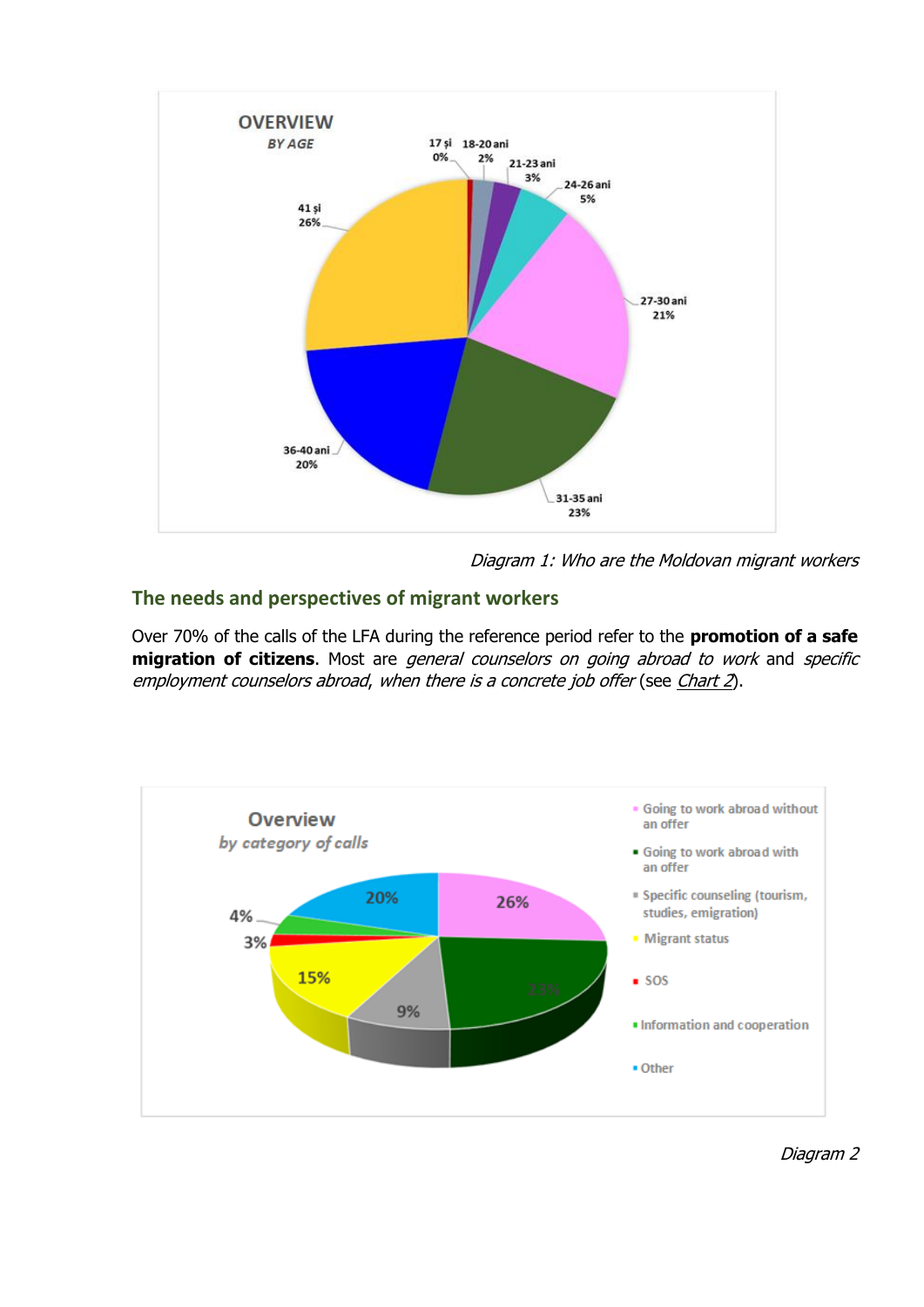Analyzing the destination countries where Moldovan citizens intend to work, we can highlight the following situation:



Poland, Germany and the United Kingdom remained in the top of the countries preferred by the citizens of the Republic of Moldova to work. There is a growing interest in the Netherlands, and the Czech Republic is no longer in the top preferences of the citizens of the Republic of Moldova.

As for the fields of activity in which Moldovan citizens are trained abroad, they are as varied as the countries of destination (Diagram 3: Fields of activity).



Diagram 3: Fields of Activity

The Internet (specialized sites, such as 999.md and social networks) remain stable in the top sources of job search abroad (80% of LFA calls);

 Every tenth caller tells us that he received the job offer from individuals, both known and unknown, with whom they met live to send money and documents.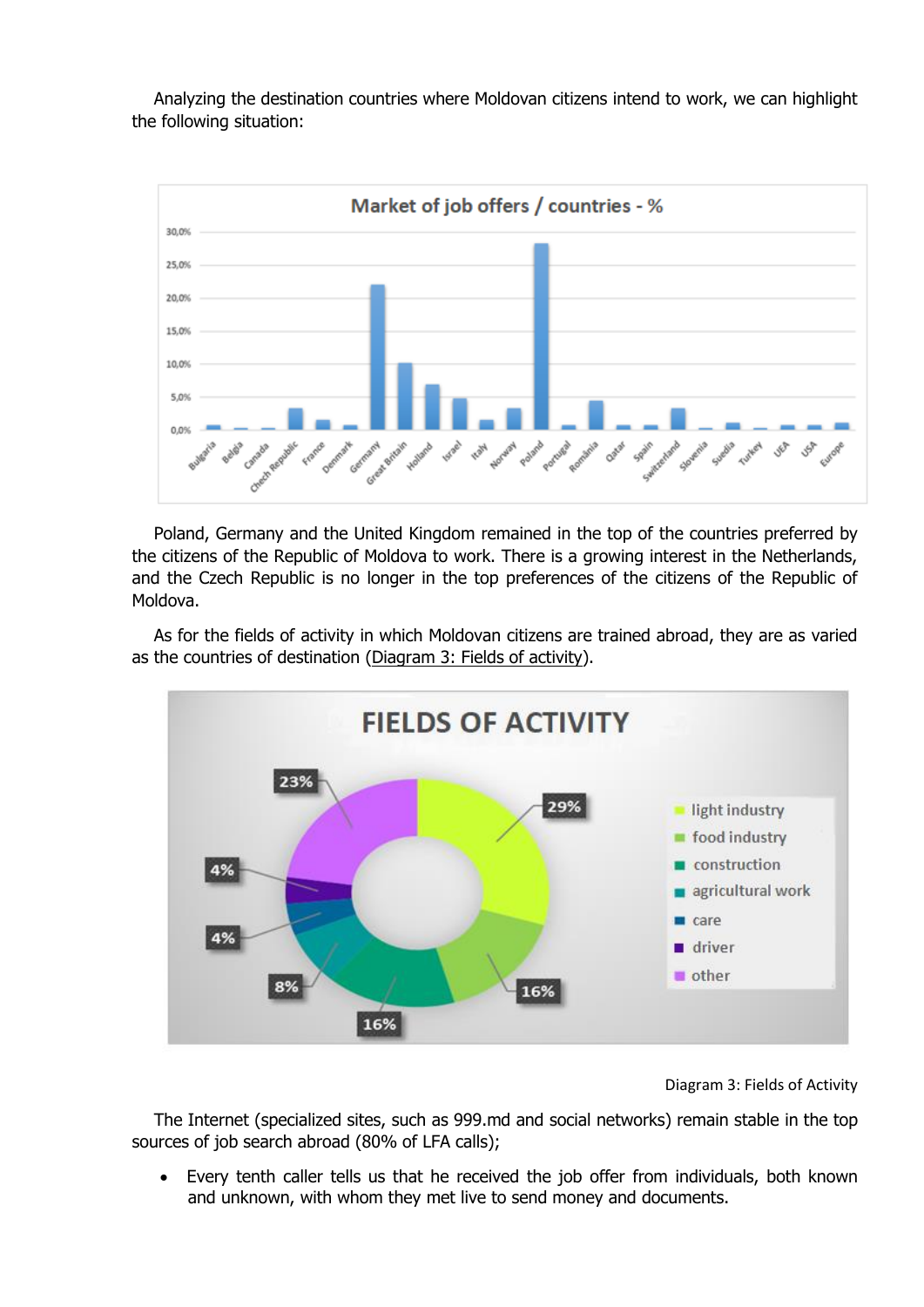- Only 6% found their job offer directly to the employer abroad.
- 8 out of 10 LFA callers are ready to accept a job offer from an intermediary agency about which I do not know too many details. I usually talk on the phone or on Viber, and more details are provided only if I go to their office.

Looking for a job abroad on the Internet, during the reporting period alone, on the LFA online platform there were 13374 visitors, of which 13165 unique visitors. These are young people up to 24 years old (16%), those aged 25 - 44 years (67%), but also men and women over 45 years old (15%).

A The number of the counselors on the platform migratiesigura.md increased almost 4 times (190 counselors in total) compared to the same period (August 2018 – March 2019). Among the most popular topics on which Moldovans have reequested the consultation of specialists are:

- 1) Information on the emigration procedure
- 2) Information on the employment contract
- 3) Counseling based on a job offer
- 4) Counseling without a job offer
- 5) Information on completing the documents (including documents for foreign citizens located on the territory of the Republic of Moldova)

In the top 5 of the most popular articles on the platform migratiesigura.md are:

- 1) Employment contract abroad, only with biometric passport?! It's illegal and dangerous. Don't get pulled over!
- 2) If you want to emigrate to Canada
- 3) If you want to emigrate to Australia
- 4) Work in the UK: what is the legal employment procedure
- 5) Legal procedure for employment abroad for the citizens of the Republic of Moldova

# **The job market abroad and the conditions of intermediaries**

Unfortunately, the situation on the local market intermediary companies offering jobs abroad has not changed a lot. Most of the time, during counseling, we find that intermediary companies do not provide accurate information about the place as well as working conditions they propose. In the first stage, it is communicated only on Viber or by phone, with the promise to provide more information ex officio. And when the citizen arrives at the intermediaries' office, in a hurry and without having time to study all the details, because he/she "burns the offer", signs under pressure a mediation contract with the company.

At the same time, by signing these contracts, our citizens are often already burdened with certain debts that will be deducted from their salary later, as well as without being specified specifically for what, what is the amount, etc., and the acute need to be able to offer at least a minimum existential to their families, our citizens do not ask questions about the employment contract, they are told they will be signed there, nor about the work visa or other important details.

Here are the worrying trends that the specialists from the Hotline managed to identify during the reference period in connection with the operation of the activity of the companies and intermediaries involved in employment abroad:

 $\triangleright$  The vast majority (77%) of callers go to work abroad without having signed an employment contract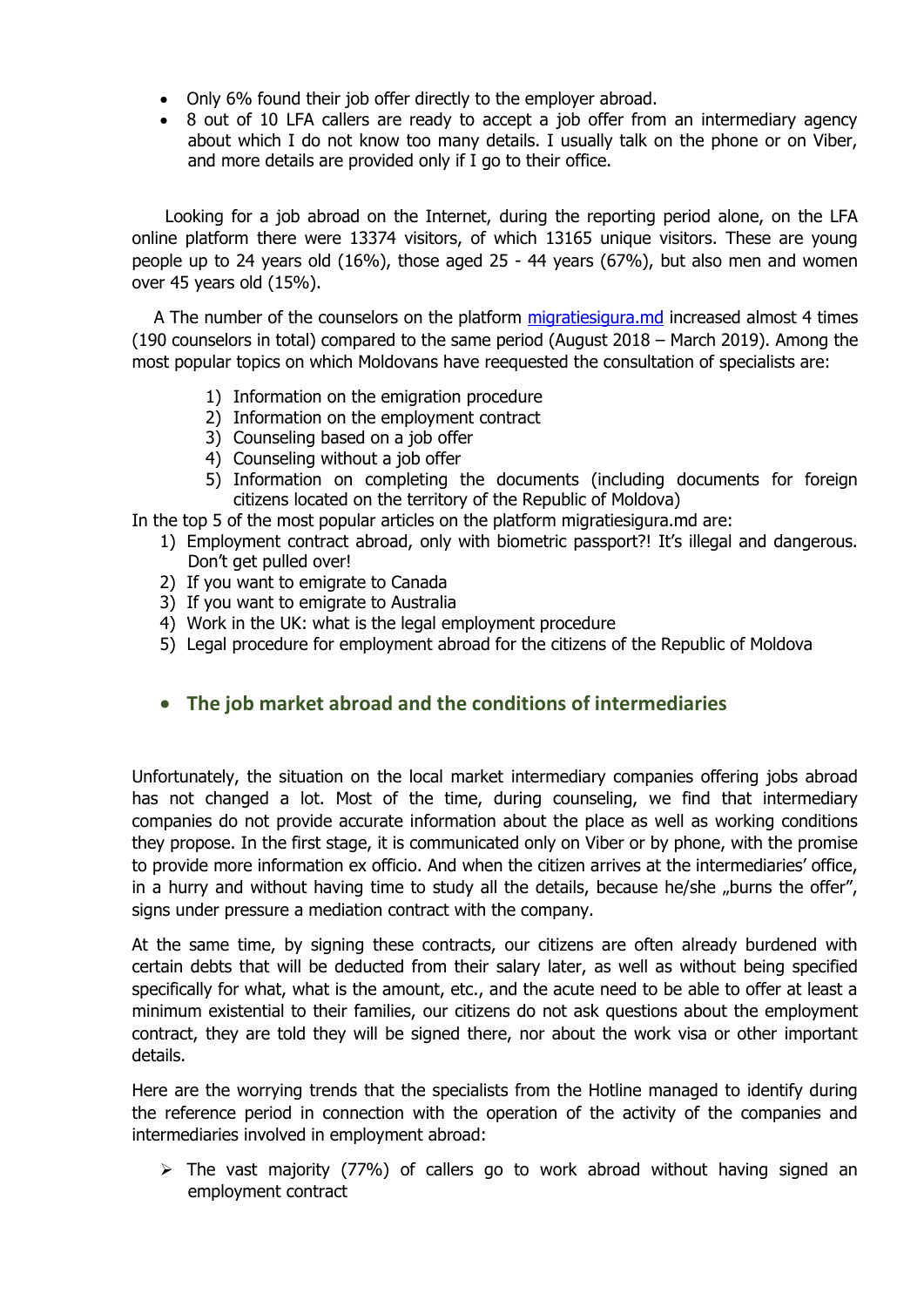More than half of the callers know that this is necessary, only they choose to go to the company that promises to sign the contract in the destination country. The worst thing is that the appellants, in most cases, are not even fully aware of the risks to which they are subject. They believe that once they turn to the services of a specialized agency in the field, they have nothing to worry about. People only know superficially what the process of legal employment at work consists of and they do not know what the underlying of this process is, ending up being exploited or deceived by people in bad faith or traffickers.

- $\triangleright$  Over 65% of callers said they go to work based on the Moldovan passport (biometric). Only 23% of them were informed about the need to have a work visa, 8% were expressly informed that they do not need a visa, as they go to work for a period of 3 months, and "for this period they do not open aim".
- $\geq$  64 % of the callers, in general, knew nothing about the need for a work visa at the time of the call, as the information received from the intermediary was incomplete.
- $\geq$  4% of the callers told us about a very dubious clue: the intermediary company would have promised them that their work visa will open in 3 months if they want to stay in the destination country. Or, the work visa is the confirmatory act of the declared purpose. It is required upon entry into the country of destination and cannot be opened in the territory of the host country. Moreover, some of these callers informed us that a Polish visa will be opened for them, based on which they will be able to arrive later in France, the Czech Republic, the Netherlands to work legally.
- $\triangleright$  every fourth appellant informs us that they are required to hold dual citizenship, especially Romanian citizenship, in order to avoid the need to open a work visa.

The number of people who called LFA continues to increase, not to check a job offer over the hut, but to try to find out from us what opportunities to leave there are in general. These are people who do not ask concrete questions about working conditions, salary, rights, facilities, but are desperately looking for any opportunity to earn a source of income, completely neglecting the risks to which they may be subjected.

The analysis of the calls referring to citizens of the Republic of Moldova who found themselves in situations of vulnerability abroad are often related to the job offers accepted "with their eyes closed". The fact of labour exploitation becomes difficult to prove, as Moldovans consciously agreed to go to work abroad without having an employment contract signed with the employer, when they crossed the border with the Moldovan biometric passport, trusting the verbal promises of intermediaries that everything is "legal and safe".

Here are the difficulties and dangers they faced when they reached their destination:

 They were paid only partially, sometimes working on the basis of false Romanian documents

• They have worked or lived in worse conditions than promised, but do not have any legal act to claim their rights. Some of them had only the job offer, without a stamp and without a signature.

• They were not employed. The beneficiaries were in a foreign country without knowing the language or where they could ask for help. Some of them did not even have the money to go home.

 They were deceived – they paid 5,000 Euros each to an intermediary from Romania to get to Israel, which later disappeared and could not be found.

For these citizens, the only real possibility to claim their rights is by contacting the police. But, as the victims of scams have acknowledged, this is not a solution. On the one hand, when addressing the law enforcement agencies, they did not always know how to proceed in such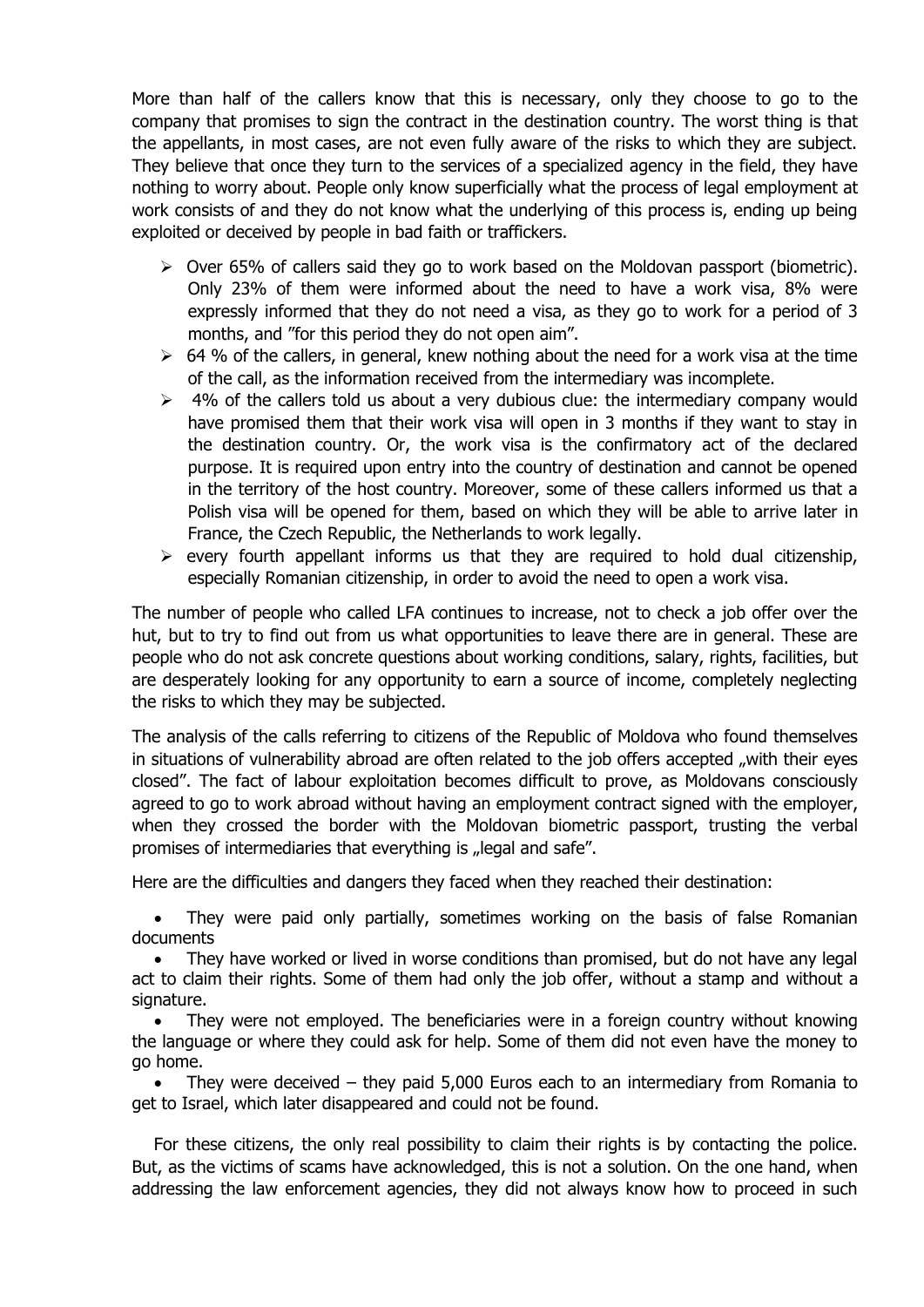situations, and on the other hand, resolving these cases often takes years. And people simply give up, while intermediaries feel free to exploit the vulnerability of other desperate Moldovans.

#### **Migrant workers in vulnerable situations. SOS cases**

Towards the end of March, the number of appeals regarding the status of Moldovan migrants abroad increased. This was conditioned by the spread of the Covid 19 pandemic and the various difficult situations in which the citizens of the Republic of Moldova found themselves abroad (Moldovans who lost their jobs asked us how they could return home).

During the reporting period, LFA specialists recorded 27 SOS calls. These refer to 21 SOS cases involving 116 people, of which:

- 6 cases are suspected of trafficking in human beings (THB)
- 4 cases of disappearance, with a clear outline of some operating elements
- 11 notifications regarding crimes and related phenonmena of THB

In 67% of cases it was women victims, in 33% - men.

The coercive methods used by traffickers in these cases were debt burdens, false promises and psychological manipulation.

The alleged cases of THB identified during this period are as follows:

- 1 case of sexual exploitation- the case resulted in the recovery of 11 victims from Greece;
	- 2 cases of labour exploitation  $-$  (one in Poland, involving about 80 Moldovan citizens, and another in Italy)
	- 2 cases of forced marriage/ cohabitation  $-$  (Turkey and Italy)
		- 1 case of involvement in criminal activities (Russia).